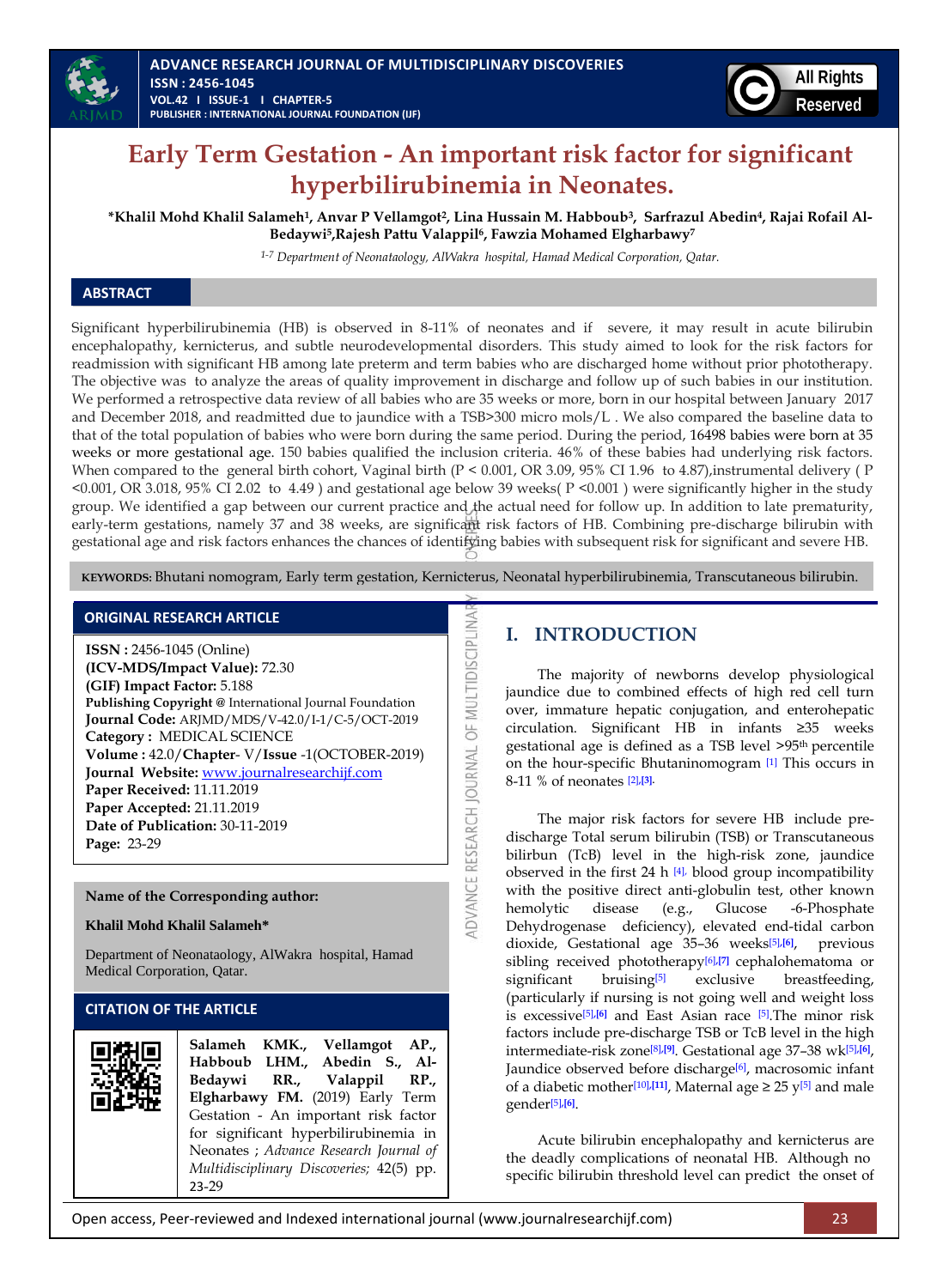acute bilirubin encephalopathy, population-based studies(**12,13**) showed that almost all babies with total bilirubin more than 35 mg/dL (599 micromol/L) Developed kernicterus. The incidence was 6% in patients with bilirubin level between 25 -30 mg/dL (428 -513 micromol/L). Some studies have observed an association between HB and more subtle neurodevelopmental effects[\[14\]](#page-6-1)**[-\[17\],](#page-6-2) [\[29\]](#page-6-3)**. These may include developmental delay, cognitive impairment, disordered executive function, and behavioral and psychiatric disorders. Bhutani et al.[\[8\]](#page-5-7) showed that pre-discharge TSB is useful in identifying babies who are at risk for significant HB. Babies who have pre-discharge bilirubin in the high risk or high intermediate risk zones of Bhutani nomogram are more likely to have TSB>95th centile upon follow up. Several clinical studies show that combining clinical risk factor analysis with a pre-discharge measurement of TSB or TcB significantly improves the prediction of subsequent HB risk. [\[18\]](#page-6-4)**[,\[19\],](#page-6-5)[\[20\]](#page-6-6)**.

Timely follow up might be helpful in early tackling of neonatal jaundice related to breastfeeding. Phototherapy should be used judiciously. Some recent studies have pointed out the possibility of long term adverse effects for phototherapy like seizure during the first six years of life[\[21\]](#page-6-7)**[,\[22\]](#page-6-8)** childhood cancer[\[23\]](#page-6-9)**[,\[24\]](#page-6-10)** and melanocyte nevi [\[25\]](#page-6-11)**[,\[26\]](#page-6-12)**. The existing safety nets for prevention and early management of significant HB in our institution include antenatal screening for blood group antigens and antibodies, administration of anti D to Rh-negative mothers, universal blood type screening and direct agglutination test for neonates, cord blood CBC and bilirubin for babies born to Rh-negative mothers, effective promotion and support of breast feeding, postnatal transcutaneous bilirubin screening for all neonates with more frequent TcB in high risk babies, use of American Academy of Pediatrics (AAP) guidelines for phototherapy availability of highly effective phototherapy and facility for exchange transfusion. Babies with risk factors or high predischarge bilirubin are followed up in the well-baby jaundice clinic or Pediatric emergency department. We frequently encounter neonates who are readmitted for phototherapy in the Pediatric Emergency Department (PED).

# **Objectives :**

Primary objective: To look for the areas of quality improvement in discharge and follow up of late preterm and term neonates who are later readmitted with significant HB.

**Secondary objectives**: to study underlying the risk factors and management of significant HB in those neonates.

**Inclusion criteria:** babies who are 35 weeks or more, born at AWH between January 2016 and December 2018, and readmitted to AWH within 28 days of life due to indirect hyperbilirubinemia>300 micromol/L. The cut off value of  $300$  micromol/L is at or above the 95<sup>th</sup> centile of Bhutaninomogram for late preterm (35 weeks or more ) and term neonates during the first week of life

**Exclusion criteria:** Babies who were born in other hospitals, Preterm < 35 weeks, those who received phototherapy before initial discharge, direct HB, incompletely documented file.

# **II. MATERIALS AND METHODS**

This was a retrospective data review. We reviewed the files of all babies who developed HB more than 300 micromol /L and treated at Al Wakra Hospital (AWH) during the period from Jan 2016 to Dec 2018 ( 36 months). The health card numbers of all such babies were collected from Medical Records department. The files were examined for the baseline characteristics, risk factors for jaundice, peak bilirubin level, management, discharge, and follow up. To compare the baseline characteristics, baseline data of all live births during the corresponding three years were obtained from the Labor room register. For comparison of the discharge age, we obtained a random sample of healthy postnatal neonates who were born during the study period.

# **III. STATISTICAL ANALYSIS and GRAPHICAL PRESENTATION**

**DISCOVERI** 

INARY

**DISCIPL** 

5 **IRNAL** jon

**IDVANCE RESEARCH** 

Descriptive statistics was used to summarize the risk factors for jaundice. Data were compared as per the nature. For comparison of categorical data, Chi square test / Fisher exact test were applied and for continuous data Independent Sample T test / Mann – Whitney U test were used. All P values presented were two-tailed, and P values <0.05 was considered as statistically significant . Confidence interval was calculated with 95% confidence limit. All Statistical analyses were done using statistical packages SPSS 22.0 (SPSS Inc. Chicago, IL) software.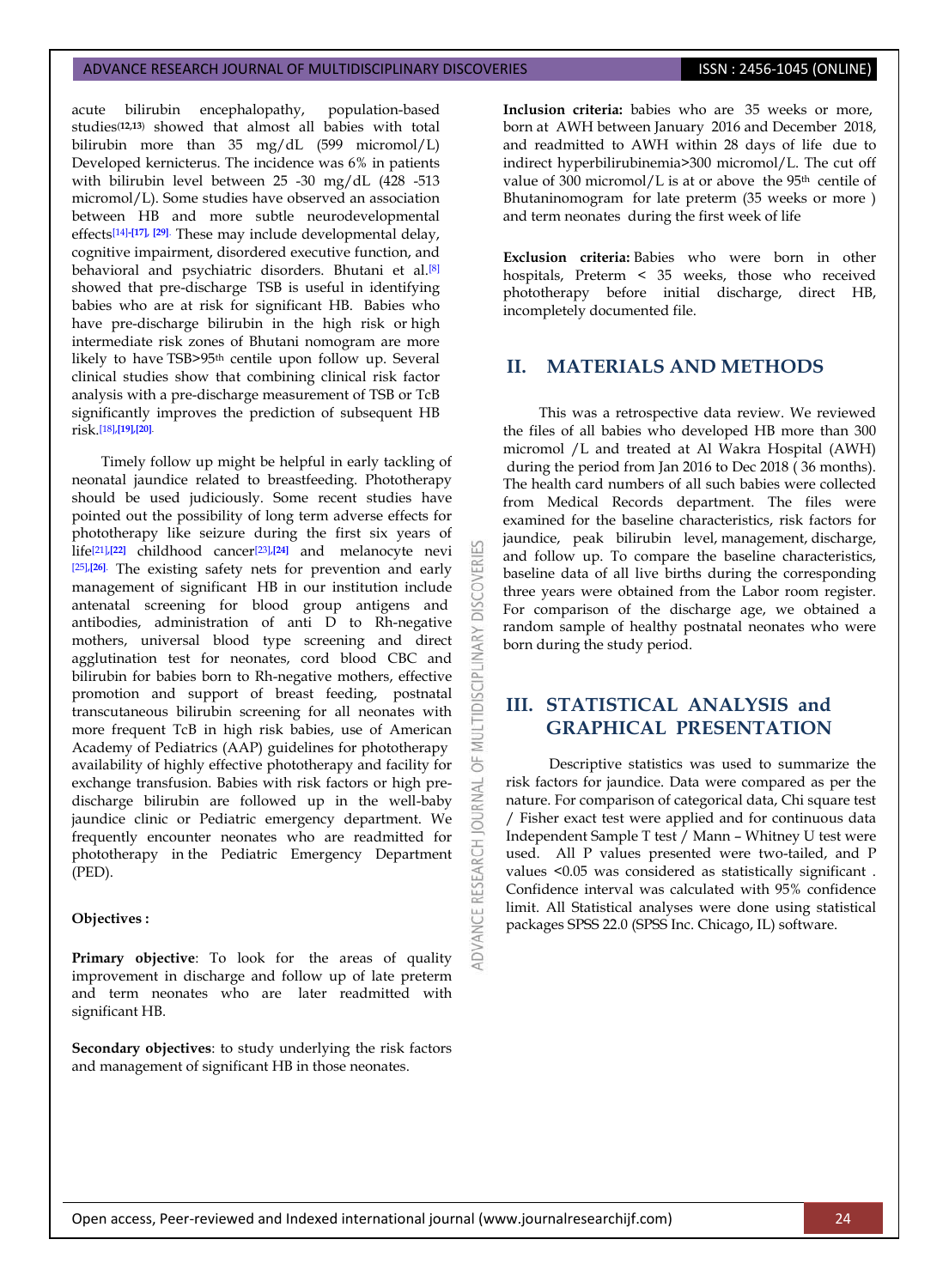#### **Baseline data**

# **Table: 1 Baseline data in comparison to the birth cohort of the corresponding years**

| S.N0         |                                           |                 | <b>Babies</b> with<br>bilirubin >300<br>micro mols/L (35<br>weeks or more)<br>$N=150$ No $\left(\frac{0}{0}\right)$ | All live births at 35<br>weeks or more (Jan<br>2016-Dec2019<br>$N = 16498$ No $\binom{0}{0}$ | P-value  | <b>OR</b>    | 95% CI             |
|--------------|-------------------------------------------|-----------------|---------------------------------------------------------------------------------------------------------------------|----------------------------------------------------------------------------------------------|----------|--------------|--------------------|
|              |                                           | 2016            | 58 (38%)                                                                                                            | 5192(31%)                                                                                    |          |              |                    |
| $\mathbf{1}$ | Birth year                                | 2017            | $46(30\%)$                                                                                                          | 5733(34.8%)                                                                                  | 0.1612   |              |                    |
|              |                                           | 2018            | $46(30\%)$                                                                                                          | 5573(33.8%)                                                                                  |          |              |                    |
|              | 2.<br><b>Sex</b>                          | Male            | $82(54\%$                                                                                                           | 8338 (50.5%)                                                                                 | 0.056    | 1.383        | 0.98 to 1.94       |
|              |                                           | Female          | 68(46%)                                                                                                             | 8160 (49.5%)                                                                                 |          |              |                    |
| 3.           |                                           | Vaginal         | 128(85%)                                                                                                            | 10796(65.4%)                                                                                 | < 0.0001 | 3.09         | 1.96 to 4.87       |
|              | Mode of delivery                          | <b>LSCS</b>     | 22(25%)                                                                                                             | 5702 (34.6%)                                                                                 |          |              |                    |
| 4.           | Instrumental vaginal birth                |                 | 31(21%)                                                                                                             | $1330(8.6\%)$                                                                                | < 0.0001 | 3.018        | 2.02 to 4.49       |
| 5.           | Nulliparous mother                        |                 | 54 (36%)                                                                                                            | 4887 (29.6%)                                                                                 | 0.085    | 1.34         | 0.95 to 1.87       |
|              |                                           | 35 weeks        | $5(3.3\%)$                                                                                                          | 226 (1.37%)                                                                                  | 0.055    | 2.51         | 1.02 to 6.19       |
|              | 6.<br>Gestational age                     | 36 weeks        | $15(10\%)$                                                                                                          | 494 (3%)                                                                                     | 0.0001   | 3.681        | 2.14 to 6.32       |
|              |                                           | 37 weeks        | 25(16.7%)                                                                                                           | 1325 (8.03%)                                                                                 | < 0.0001 | 2.315        | 1.50 to 3.57       |
|              |                                           | 38 weeks        | 44(29.3%)                                                                                                           | 3509(21.27%)                                                                                 | 0.016    | 1.538        | 1.08 to 2.19       |
|              |                                           | >38 weeks       | 63(42%)<br>in                                                                                                       | 10944(66.3%)                                                                                 | < 0.0001 | 0.363        | $0.26$ to $0.50$   |
|              | $2.5 \text{ kg}$                          | 帝<br>$8(5.3\%)$ | 778 (4.72%)                                                                                                         | 0.71                                                                                         | 1.139    | 0.55 to 2.33 |                    |
|              | 7.<br>Birth weight                        | 2.5-2.99kg      | б<br>36(24%)                                                                                                        | 3517 (21.31%)                                                                                | 0.42     | 1.167        | 0.80 to 1.70       |
|              |                                           | 3-3.99kg        | S<br>100(65%)                                                                                                       | 11170 (67.7%)                                                                                | 0.337    | 0.851        | $0.61$ to $1.18\,$ |
|              | 4 kg or more                              | RY<br>6(4%)     | 1033 (6.27%)                                                                                                        | 0.25                                                                                         | 0.62     | 0.27 to 1.41 |                    |
| 8.           | Babies born in peak summer<br>$(Jun-Aug)$ |                 | Ξ<br>38 (25%)                                                                                                       | 4038 (24.5%)                                                                                 | 0.806    | 1.047        | 0.72 to 1.51       |
| 9.           | Babies born in peak winter<br>(Dec - Feb) |                 | 38(25%)<br>S                                                                                                        | 3692 (22.4%)                                                                                 | 0.402    | 1.177        | 0.81 to 1.70       |

### **Figure 1: Gestational age proportions-comparison with the birth cohort**



### **Figure 2 : Peak bilirubin level**

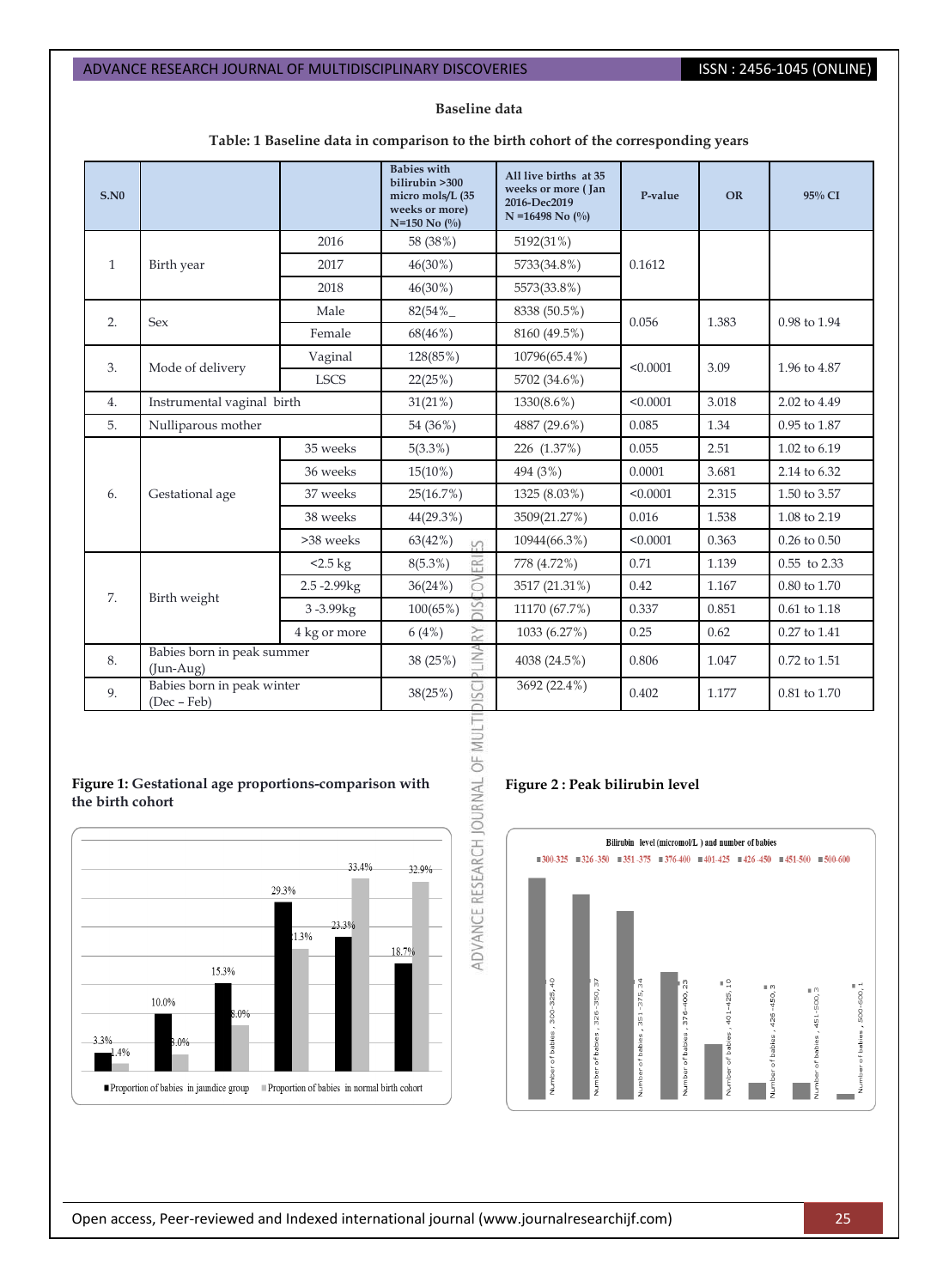**Table 2:** Age upon discharge – comparison with healthy neonates who were not readmitted.

| Age upon<br>discharge | <b>Babies</b><br>readmitted with<br>bilirubin >300<br>(LSCS and<br><b>NICUadmissions</b><br>excluded) N=120 | Healthy babies -not<br>readmitted with jaundice<br>(random sample, matched<br>to the time period of<br>birth, gestational age and<br>mode of delivery)N=120 |
|-----------------------|-------------------------------------------------------------------------------------------------------------|-------------------------------------------------------------------------------------------------------------------------------------------------------------|
| $<$ 24 hours          | 27                                                                                                          | 25                                                                                                                                                          |
| 24-35 hours           | 44                                                                                                          | 44                                                                                                                                                          |
| 36 - 48 hours         | 29                                                                                                          | 37                                                                                                                                                          |
| 49-72 hours           | 20                                                                                                          | 14                                                                                                                                                          |
| >72 hours             |                                                                                                             |                                                                                                                                                             |

**Table.3:** Pre - discharge bilirubin and risk factors

| Risk level based on<br>Bhutani nomogram<br>(based on discharge<br>TcB and age in hours) | $\mathbf{N}\mathbf{0}$<br>$( \frac{0}{0} )$ | <b>Additional risk</b><br>factors (ABO, Rh,<br>G6PD, Cephal)<br>No |
|-----------------------------------------------------------------------------------------|---------------------------------------------|--------------------------------------------------------------------|
| High risk                                                                               | $10(6.6\%)$                                 |                                                                    |
| High intermediate                                                                       | 33 (22%)                                    | 15                                                                 |
| Low intermediate                                                                        | 71(47%)                                     | 25                                                                 |
| Low risk                                                                                | 36(24%)                                     | 18                                                                 |

**Table 4.** Risk factors for jaundice

| <b>Risk factor</b>                                   | Number of<br>babies | Percentage |
|------------------------------------------------------|---------------------|------------|
| Babies with at least one<br>predisposing factor      | 69                  | 46%        |
| ABO/Rh DAT positive                                  | 11                  | 7.30%      |
| ABO/Rh DAT negative                                  | 25                  | 16.70%     |
| G6PD deficiency                                      | 8                   | 5.30%      |
| Late preterm 35 - 36weeks                            | 20                  | 13%        |
| Cephalhematoma,<br>Subgalleal bleed,<br>Polycythemia |                     | 5.30%      |
| Total                                                | 150                 | 100%       |

**Fig 3.** Pre-discharge bilirubin, gestational age and risk factors combined



**Table 5:** Prediction of hyperbilirubinemia based on gestational age, risk factors or predischarge bilirubin

| Bilirubin cut off<br>level                    | Total no | Babies who are 35-37<br>weeks OR discharge<br>bilirubin >75 <sup>th</sup> centile OR<br>with risk factors. No( $\%$ ) |
|-----------------------------------------------|----------|-----------------------------------------------------------------------------------------------------------------------|
| >300 micro mols/L<br>$(17.6 \,\mathrm{mg\%})$ | 150      | 110 (73%)                                                                                                             |
| >342 micro mols/L<br>$mg\%$ )<br>(20)         | 87       | 65(75%)                                                                                                               |
| $>427$ micromo/L<br>$mg\%$<br>25              | 8        | 7(87.5%)                                                                                                              |

# **IV. RESULTS**

53

OF MULTIDISCIPLINARY DISCOVERI

During the study period, 239 babies with bilirubin >300 were treated at AWH. Of them, five were born outside AWH. From the remaining 234 babies, three were excluded due to prematurity <35 weeks, and 84 excluded because of receiving phototherapy before initial discharge.

The final population consisted of 150 neonates. Our center had 16837 live births during the study period. Of them, 16498 babies were 35 weeks, or more were at birth. The baseline characteristics of the study population were compared with those of this birth cohort (Table 1).

Male babies were proportionately more, but this was not statistically significant when compared to the birth cohort. ( $P = 0.056$ ) (Table 1). Vaginal births ( $P = 0.001$ , OR 3.09 95% CI 1.96 to 4.87) and instrumental vaginal births ( P <0.001, OR 3.018, 95% CI 2.02 to 4.49) were more frequent in the study sample. Compared to the birth cohort, the proportions of each gestational week before 39 were significantly more in the study group (Fig 1). The birth weight distribution of the study group was similar to that of the birth cohort. The incidence did not vary in peak of summer( $P = 0.806$ ) or winter ( $P = 0.402$ ).

The peak bilirubin (Fig 2 ) ranged from 301 to 590 micromol/L  $(354.6 \pm 6.7)$  on the mean age of  $5.54$ ±0.42 days.

Early discharge from hospital and inadequate follow up are potential contributing factors for subsequent significant HB(**38**)

To estimate the length of stay of healthy neonates, we collected the discharge data of 120 normal neonates who were discharged from the postnatal ward during the study period. This was a computerized random sample from all the postnatal babies born between Jan 2016 and Dec 2018. Babies with gestational age <35 weeks, born by LSCS and those babies who needed NICU admission or phototherapy were excluded from this control group (Table 2). Age upon initial discharge was similar in healthy babies and in those who were readmitted with jaundice.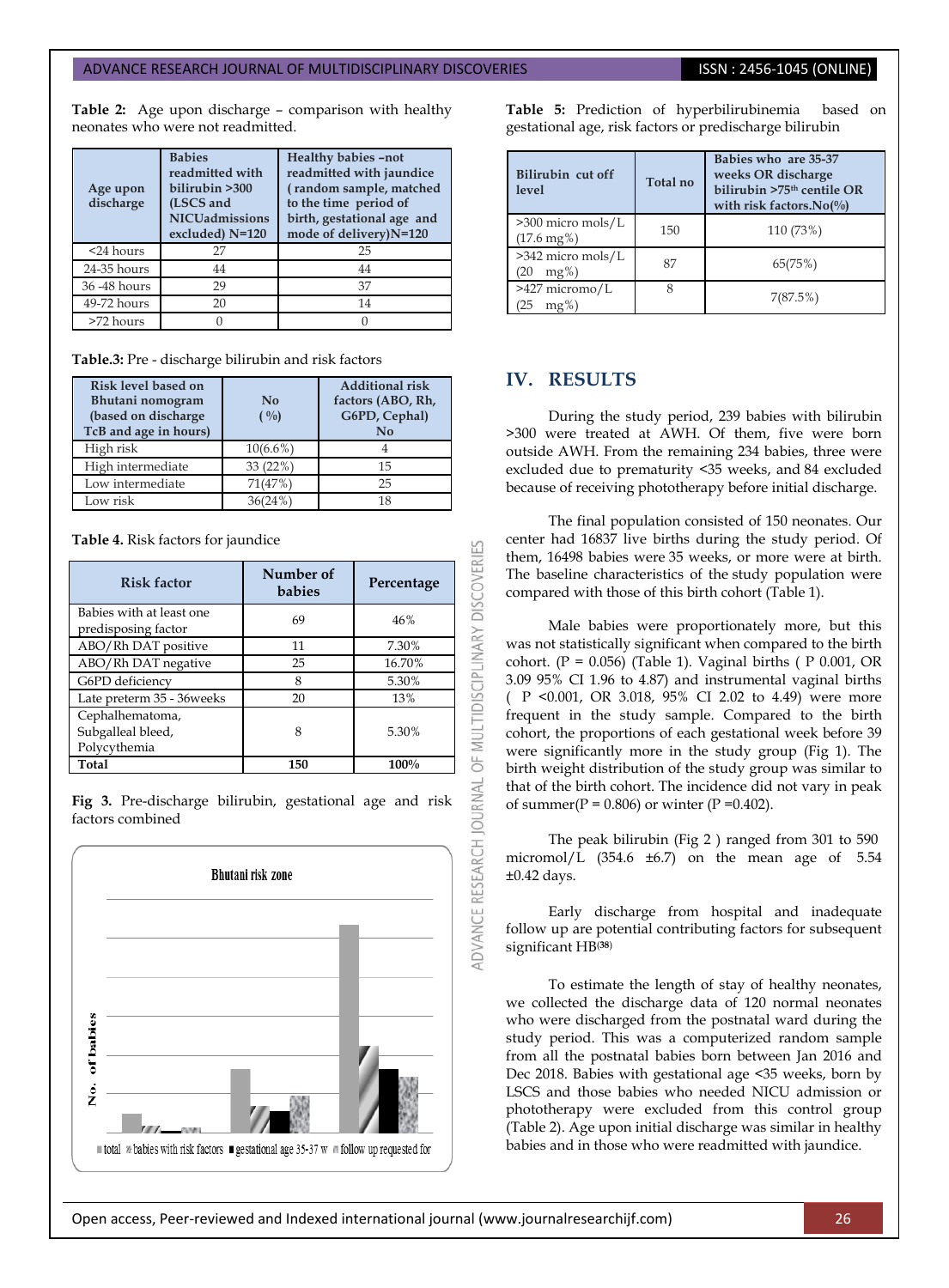The two important factors considered while deciding the need for further follow up are bilirubin upon discharge and the underlying risk factors. We plotted the discharge bilirubin in the Bhutani nomogram to stratify the subsequent risk of significant HB (Table 3).

Only 43 babies ( 28.6% ) had their predischarge bilirubin in the high risk or high intermediate risk zones. This showed that a low pre-discharge bilirubin alone was not much predictive of future Hb in these neonates. 69 babies (46%) had at least one major risk factor for subsequent HB ( Table 4) The major risk factors included ABO or Rh isoimmunization (n=36,24%), G6PD deficiency (n=8, 5.3%), Scalp hematomas and polycythemia (n= 8, 5.3%). 20 babies (13%) were late preterm,35-36 weeks.

To assess how was the overall eligibility for follow up at the time of discharge, we combined the gestational age, risk factors and risk zone and plotted them together (Fig 3)

When pre-discharge bilirubin, risk factors, and gestational age were combined; 110 babies (73%) had risk for subsequent HB above 300 micromol/L. But follow up for reassessing the jaundice was requested only for 57 babies (52%).(Table 5)

All the babies were initially treated by phototherapy in PED, and 66 ( 44%) were admitted to Pediatric inpatient or intensive care units for continuing phototherapy. None of the babies received Intravenous immune globulin. One baby with ABO incompatibility required exchange transfusion on day 12 ( Peak bilirubin 590 mmol/L).

96 babies were 18 months or older at the time of the study. Of them, the developmental status was documented in 89 babies. Except for one baby with severe autistic features neurologic status was normal, among others.

# **V. DISCUSSION**

The primary objective of our study was to explore the areas of quality improvement in discharge and follow up of neonates who were later readmitted to our Pediatric Emergency Department with significant HB. For data collection, we selected a cut off value of 300 micromol/L. This value is at or above the 95th centile of Bhutani nomogram [\[28\]](#page-5-0) for any neonates during the first week of life.

150 babies qualified for the inclusion criteria. During the study period, our hospital recorded 16838 live births. Among them, 16498 babies were born at 35 weeks or more gestational age. Although some of the jaundiced babies are likely to attend other hospitals in the country, the sample is reflective of our hospital birth cohort. Male babies were proportionately more, but this was not significant when compared to the birth cohort.  $(P = 0.056)$ (table 6).Previous studies have demonstrated higher bilirubin in male neonates. [\[5\]](#page-5-4)**[,\[6\]](#page-5-5)**

When compared to the birth cohort, vaginal births were more common in the study sample (P 0.001, OR 3.09 95% CI 1.96 to 4.87) (Table 1)[\[27\]](#page-6-13)**[,\[28\]](#page-6-14)** Even though previous studies have observed the association between vaginal birth and jaundice, the higher incidence in our study could be partially explained by the fact that babies born by LSCS are mostly discharged after 72 hours of age, thus facilitating early recognition and treatment of jaundice. The incidence of instrumental vaginal births were also higher in the study group (P<0.001, OR 3.018, 95% CI 2.02 to 4.49). Vacuum extraction can increase the incidence of cephalhematoma and bruise. 1 gram of Hb can produce 35 mg of bilirubin. Nulliparous mothers are more likely to experience prolonged labor, instrumental births, and problems related to breastfeeding. All these may increase the chances of HB. But the proportion of nulliparous mothers in this study group was similar to that of the birth cohort  $(P = 0.08)$ .

Compared to the birth cohort, the proportions of each gestational weeks from 35 to 38 weeks were significantly higher in the study group ( Table 1, Fig 1). Apart from hemolysis, the single most important factor associated with subsequent risk of significant jaundice is the decreasing gestational\age[\[5\]](#page-5-4)**[,\[19\]](#page-6-5)**. Newman et al[\[5\]](#page-5-4) calculated the risk for each decreasing week of gestation below 40 weeks. For each decreasing week, the risk of developing jaundice >25 mg % increases by 1.6 times. Compared to full term (40 weeks) babies, infants who are 35 weeks are 13 times more likely to get readmitted because of severe jaundice.<sup>[\[6\]](#page-5-5)</sup>.

**DISCOVERI** 

MULTIDISCIPLINARY

 $\overline{5}$ 

**JOURNAL** 

**RESEARCH** 

The birth weight distribution of the study population was similar to that of the birth cohort. The difference was not statistically significant. (Table 1).

A Cochrane analysis observed that, delayed cord clamping is associated with an increased incidence of jaundice needing phototherapy [\[30\]](#page-6-15) The delayed cord clamping practice was implemented in our institution since 2017 and was well established in 2018. When compared to 2016, the number of jaundice readmissions were not different in 2018, after adjusting to the number of live births.

Since many of the babies developed jaundice with no apparent risk factors, we looked for any possible variation in the incidence in relation to peaks of summer or winter. There was no significant seasonal variation in the incidence. Some authors have noted a higher rate of neonatal jaundice during summer. [\[31\]](#page-6-16)**[, \[32\]](#page-6-17)** .

69 babies (46% ) had at least one risk obvious factor for neonatal jaundice. These included ABO or Rh incompatibility (24%), late prematurity (13%), G6PD deficiency (5.3%), and scalp hematoma or polycythemia (5.3%).

Of the 81 babies (54 %) without any distinct risk factors for developing jaundice, 47 (58% ) were early term (37 and 38 weeks). AAP classifies early-term gestation as a minor risk factor for developing neonatal jaundice<sup>[\[5\]](#page-5-4)</sup>*J*<sup>6</sup>.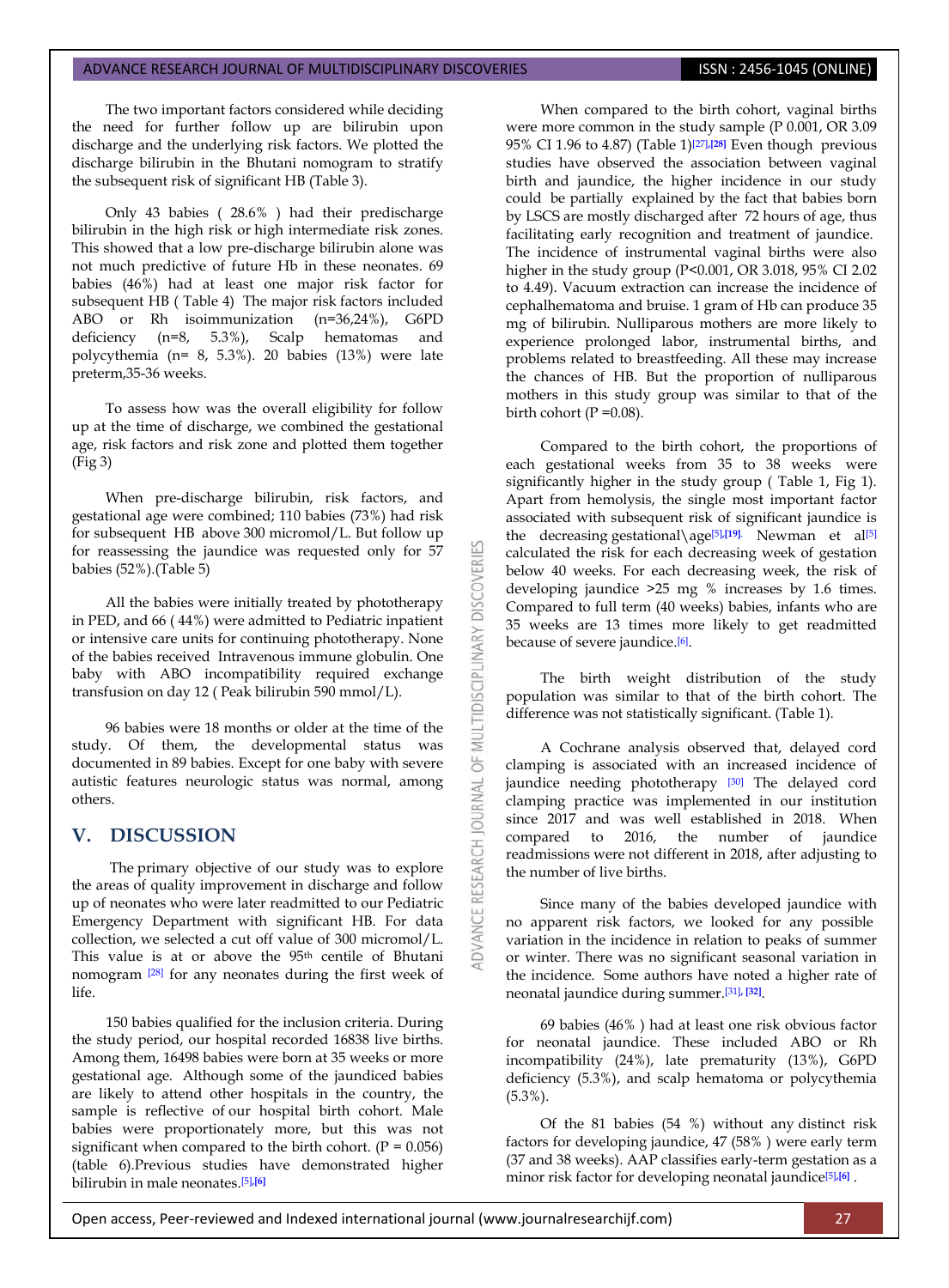Being retrospective in nature, our study could not quantify the breastfeeding practice and family history of a sibling with neonatal jaundice. Multiple studies have demonstrated the association between breastfeeding and increased incidence of jaundice<sup>[\[33\].](#page-6-18)</sup> Less effective breastfeeding, rather than breastfeeding or breast milk per se , is more likely to be the culprit(**34**) . Recent evidences show that genetic defects in the uridine diphosphate gluconurate glucuronosyl transferase (UGT1A1) like Gilbert syndrome, CrigglerNajjar syndrome, organic anion transporter protein-2 (OATP-2) defects maybe responsible for defective conjugation among a significant proportion of patients[\[35\]](#page-6-19)**[,\[36\]](#page-6-20)** .

Discharge before 48 hours of age is a significant risk factor for readmission with jaundice[\[37\]](#page-6-21). We compared the discharge age of the study population with that of healthy neonates who were discharged from the postnatal ward, excluding the Cesarean born neonates ( Table.2). The number of babies who were discharged before 48 hours of age was less in the study population (83% Vs. 88%), indicating that early discharge was not a significant risk factor in these babies.

Bhutani et al. [\[1\]](#page-5-0) showed that pr-discharge TSB is useful in identifying babies who are at risk for significant HB. Babies who have pre-discharge bilirubin in the Highrisk zone of Bhutani nomogram are more likely to have TSB>95th centile upon follow up.

All our babies had a TcB or TSB performed before discharge. We plotted this on the hour specific Bhutani nomogram.(table 3)

Only 43 babies ( 28.6% ) had their pre-discharge bilirubin in the high risk or high intermediate risk zones. This showed that pre-discharge bilirubin alone was not sufficient to predict the future risk of HB in these neonates. To assess how was the overall eligibility for follow up at the time of discharge, we combined the gestational age, risk factors, and risk zone and plotted them together (Fig 3). Previous studies have shown that combining pre-discharge measurement of TSB or TcB with clinical risk factors and gestational age significantly improved the prediction of subsequent HB risk [\[18\]](#page-6-4)**[,\[19\],](#page-6-5)[\[20\]](#page-6-6)** . When these were combined, 110 babies required early follow up. But follow up was requested only for 52% of them. This identified an area for quality improvement among our population.

# **VI. CONCLUSION**

This study confirms the fact that early term gestation (37 and 38 weeks) is an important risk factor for subsequent risk of developing significant HB. The approach by combining gestational age, risk factors, and predischarge bilirubin significantly improves our ability to identify babies with future risk of HB. The study also identified a gap between the actual need and the current practice of follow up in our institution.

# **VII. ACKNOWLEDGEMENT**

We acknowledge our sincere gratitude to the data section of the Medical records Department, AWH for kindly providing us with all the requested data.

# **VIII. REFERENCES**

K

**DISCOVERI** 

MULTIDISCIPLINARY

 $\overline{5}$ 

ADVANCE RESEARCH JOURNAL

- <span id="page-5-0"></span>[1]. **American Academy** of Pediatrics Subcommittee on Hyperbilirubinemia.Management of hyperbilirubinemia in the newborn infant 35 or more weeks of gestation. Pediatrics 2004; 114:297.
- <span id="page-5-1"></span>[2]. **Bhutani VK, Johnson LH, Keren R.** Diagnosis and management of hyperbilirubinemia in the term neonate: for a safer first week. PediatrClin North Am 2004; 51(4): 843–861.
- <span id="page-5-2"></span>[3]. **Bhutani VK, Johnson LH, Maisels MJ, Newman TB, Phibbs C, Stark AR et al.** Kernicterus: epidemiological strategies for its prevention through systems-based approaches. J Perinatol 2004; 24(10): 650–662
- <span id="page-5-3"></span>[4]. **Newman TB, Liljestrand P, Escobar GJ.** Jaundice noted in the first 24hours after birth in a managed care organization. Arch PediatrAdolescMed. 2002;156:1244–1250
- <span id="page-5-4"></span>[5]. **Newman TB,Xiong B, Gonzales VM, et al.** Prediction and prevention of extreme neonatal hyperbilirubinemia in a mature health maintenance organization. Arch PedatrAdolesc Med 2000; 154: 1140
- <span id="page-5-5"></span>[6]. **Maisels MJ, Kring EA.** Length of stay , jaundice and hospital readmission. Pediatrics 1998; 101:995.
- <span id="page-5-6"></span>[7]. **Gale R, Seidman DS, Dollberg S, Stevenson DK.**  Epidemiology of neonatal jaundice in the Jerusalem population. J PediatrGastroenterolNutr. 1990;10:82–86
- <span id="page-5-7"></span>[8]. **Bhutani VK, Johnson L,Sivieri M.** Predictive ability of predischarge hour-specific serum bilirubin for subsequent significant hyperbilirubinemia in healthy term and near term newborns.Pediatrics 1999;103:6.
- <span id="page-5-8"></span>[9]. **Bhutani V, Gourley GR, Adler S, Kreamer B, Dalman C, Johnson LH.**Noninvasive measurement of total serum bilirubin in a multiracial predischarge newborn population to assess the risk of severe hyperbilirubinemia. Pediatrics. 2000;106(2)
- <span id="page-5-9"></span>[10]. **Berk MA, Mimouni F, Miodovnik M, Hertzberg V, Valuck J.** Macrosomia in infants of insulin dependent diabetic mothers. Pediatrics. 1989; 83:1029–1034